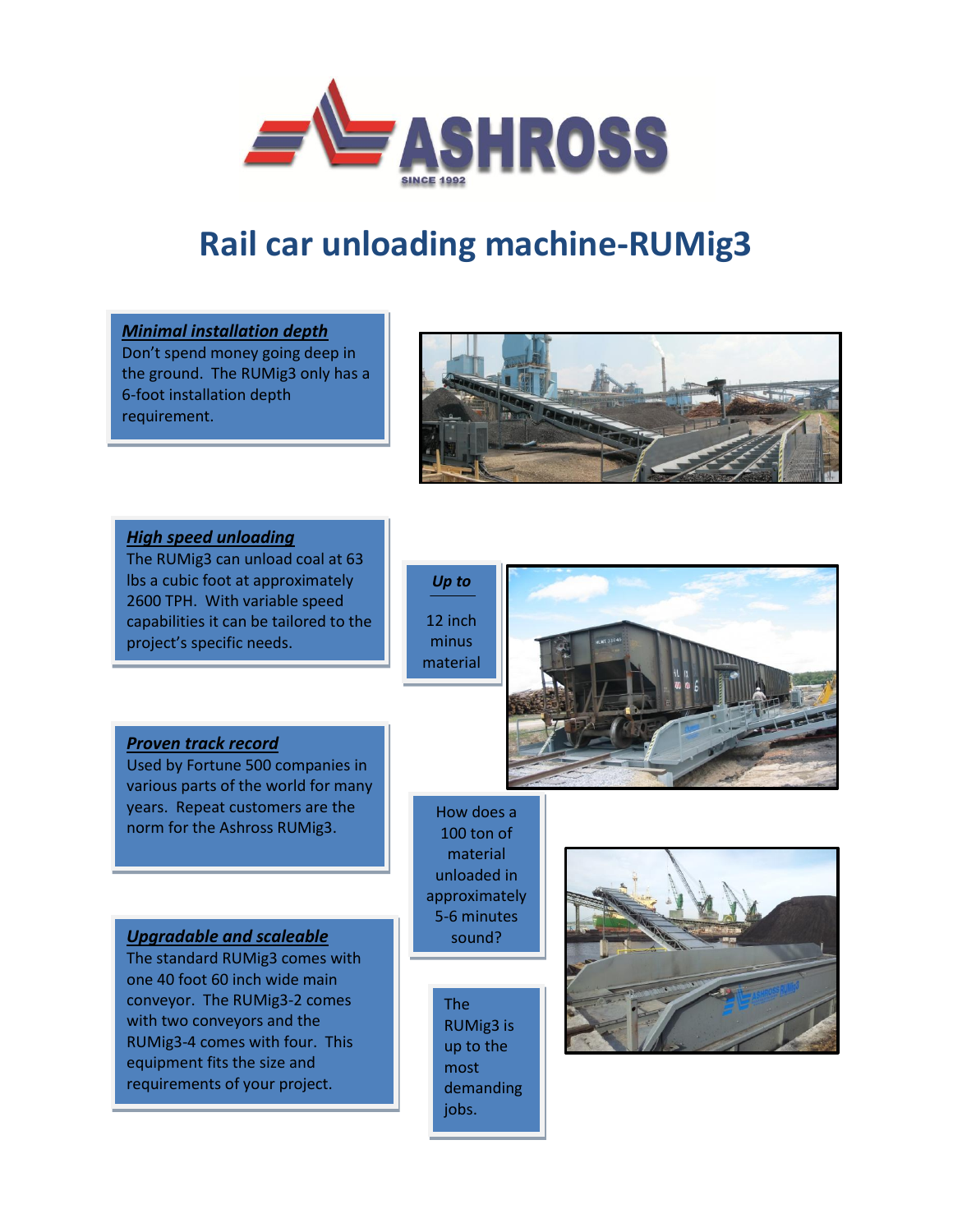# **Ashross RUMig3 drawings**



3-D view



**Top view**